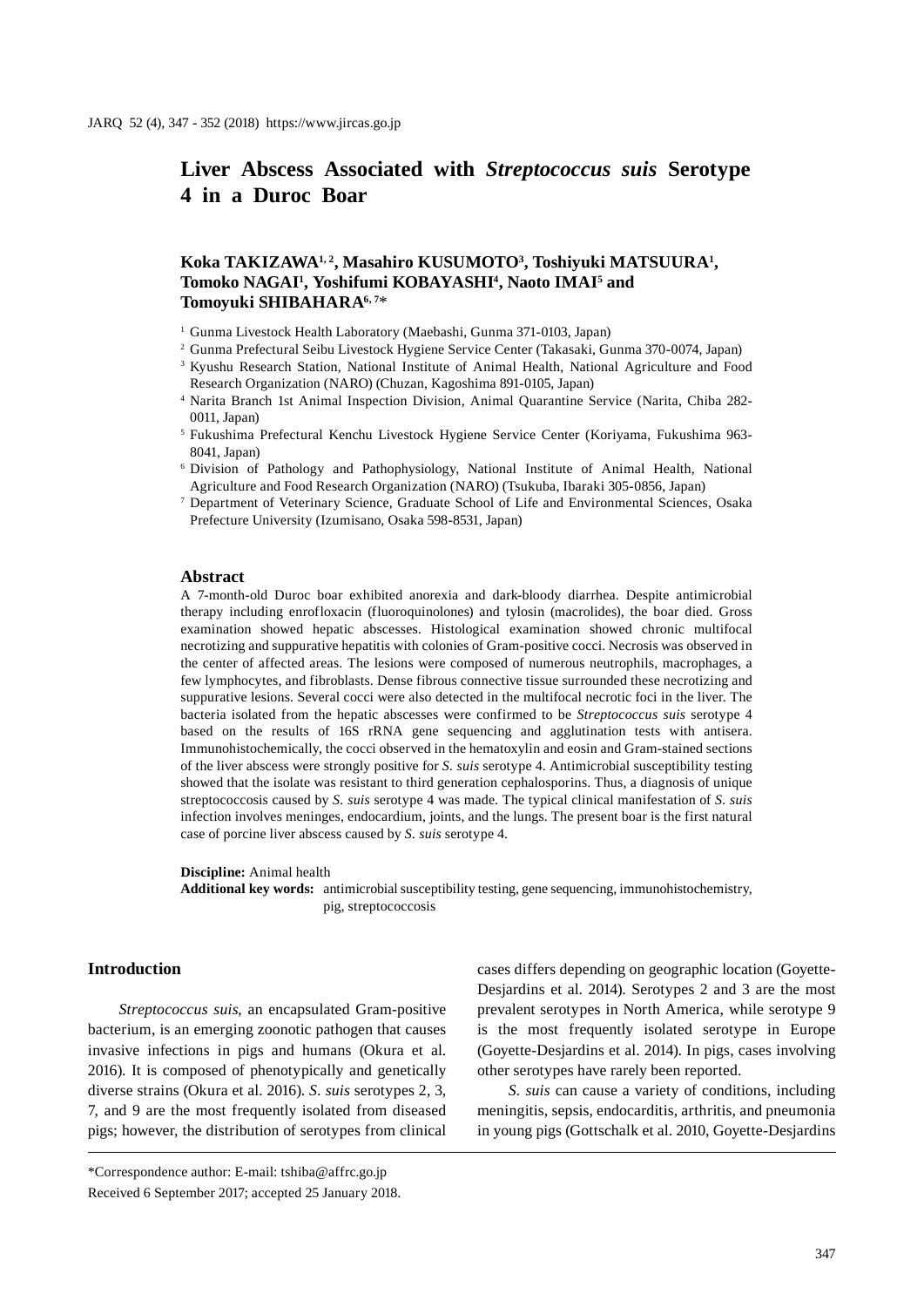et al. 2014, Staats et al. 1997), and asymptomatic pigs frequently carry the bacterium in their upper respiratory tract and tonsils (Han et al. 2001). To date, there have been no natural cases of liver abscess associated with *S. suis* serotype 4 reported in boars in Japan or anywhere else in the world.

The purpose of this case study was to describe the clinical and histopathological features of atypical *Streptococcus* infection characterized by liver abscess in a boar. 16S rRNA gene sequence data were used to clarify the taxonomic classification of *Streptococcus*-like organisms isolated from the animal. Antimicrobial susceptibility was examined in an attempt to identify effective therapy.

## **Materials and methods**

### **1. Animal**

In December 2015, a 64-day-old male Duroc piglet was moved as a boar candidate from a farm in another area to a farm with 40 sows, 55 suckling pigs, 100 weaned pigs, 120 growing pigs, and 115 finishing pigs in Gunma Prefecture, located in the central part of Honshu Island (Japan's main island). At the age of 71 days, the piglet was vaccinated against Aujeszky's disease. No history of disease or medical/surgical treatment was identified at that time. At the age of 7 months, on the 2nd of June 2016, the boar suddenly exhibited anorexia and abnormal stools, including dark-bloody diarrhea. Despite antimicrobial therapy that included enrofloxacin (fluoroquinolones) and tylosin (macrolides), the boar died on the 6th of June 2016. No clinical abnormalities were observed in any other pigs on the farm.

## **2. Histological and immunohistochemical examination**

At necropsy, tissue samples of the liver, spleen, kidney, heart, lung, stomach, intestines (duodenum, jejunum, ileum, cecum, colon, and rectum), lymph nodes (hepatic, splenic, renal, parotid, submandibular, hilar, inguinal, subiliac, superficial cervical, and mesenteric), tonsil, gallbladder, adrenal gland, trachea, pancreas, central nervous system (cerebrum, middle brain, cerebellum, pons, and medulla oblongata) were fixed in 10% neutral-buffered formalin. Fixed tissues were embedded in paraffin wax, sectioned (approximately 3-*µ*m thick), and then stained for histological examination with hematoxylin and eosin (H&E) and Gram stain.

Immunohistochemistry was performed to detect the *S. suis* serotype 4 antigen. Formalin-fixed, paraffinembedded tissues (liver, kidney, tonsil, stomach, and intestines) were cut into 3-*µ*m-thick sections, treated with 3% hydrogen peroxide in methanol (to suppress endogenous peroxidase activity), and then treated with 0.1% actinase E solution and incubated at 37°C for 20 min for antigen retrieval. The tissues were then incubated with rabbit anti-*S. suis* serotype 4 primary antibody at a dilution of 1 in 8192 (Statens Serum Institut, Copenhagen, Denmark) for 30 min at room temperature, and subsequently reacted with a secondary antibody (Histofine Simple Stain MAX-PO MULTI; Nichirei Bioscience Inc., Tokyo, Japan). After rinsing with phosphate buffered saline, the specimens were incubated with aminoethyl carbazole (AEC) substrate solution (Histofine Simple Stain AEC solution; Nichirei Bioscience Inc., Tokyo, Japan) at room temperature for 5 min, and then counterstained with hematoxylin. Simultaneously, sections of hepatic tissues into which *S. suis* serotype 1 (strain NCTC 10237), 2 (strain NCTC 10234), 1/2 (strain NCTC 2651), 4 (present isolate), 7 (strain 8074), 9 (strain 22083), or 14 (strain 13730) had been injected were immunolabeled as positive controls. Negative controls were obtained by skipping the primary antibody.

For the detection of the porcine circovirus (PCV-2) antigen, formalin-fixed, paraffin-embedded tissues including the liver, spleen, kidney, lungs, stomach, ileum, tonsils, and lymph nodes (hepatic, splenic, renal, subiliac, superficial cervical, parotid, mandibular, inguinal, mesenteric, and tracheobronchial) were also cut in 3-*µ*mthick sections. Mouse monoclonal antibodies against PCV-2 (kindly provided by Dr. T. Suzuki, National Institute of Animal Health, NARO, Japan) were used with the commercial kit as described.

## **3. Bacteriological examination**

For bacterial culture, tissue samples of the liver abscess, liver, spleen, kidney, heart, lung, and brain were inoculated onto 5% sheep blood agar and deoxycholatehydrogen sulfide-lactose (DHL) agar, then incubated at  $37^{\circ}$ C under 5% CO<sub>2</sub>, and aerobic or anaerobic conditions for 18 h.

A simple identification kit (rapid ID 32 STREP V4.0; bioMerieux SA, Marcy-l'Étoile, France) was used to identify the isolates. To confirm the species of the isolates, we extracted the genomic DNA from bacterial colonies using a DNA extraction kit (InstaGene Matrix; Bio-Rad Laboratories, Hercules, CA, USA) in accordance with the manufacturer's instructions. 16S rRNA genes derived from the isolates were analyzed to identify the bacteria (Therese et al. 2009). We also determined the serotype of the strain via agglutination tests using antisera (Gottschalk et al. 1989, Han et al. 2001).

To test antimicrobial susceptibility, we performed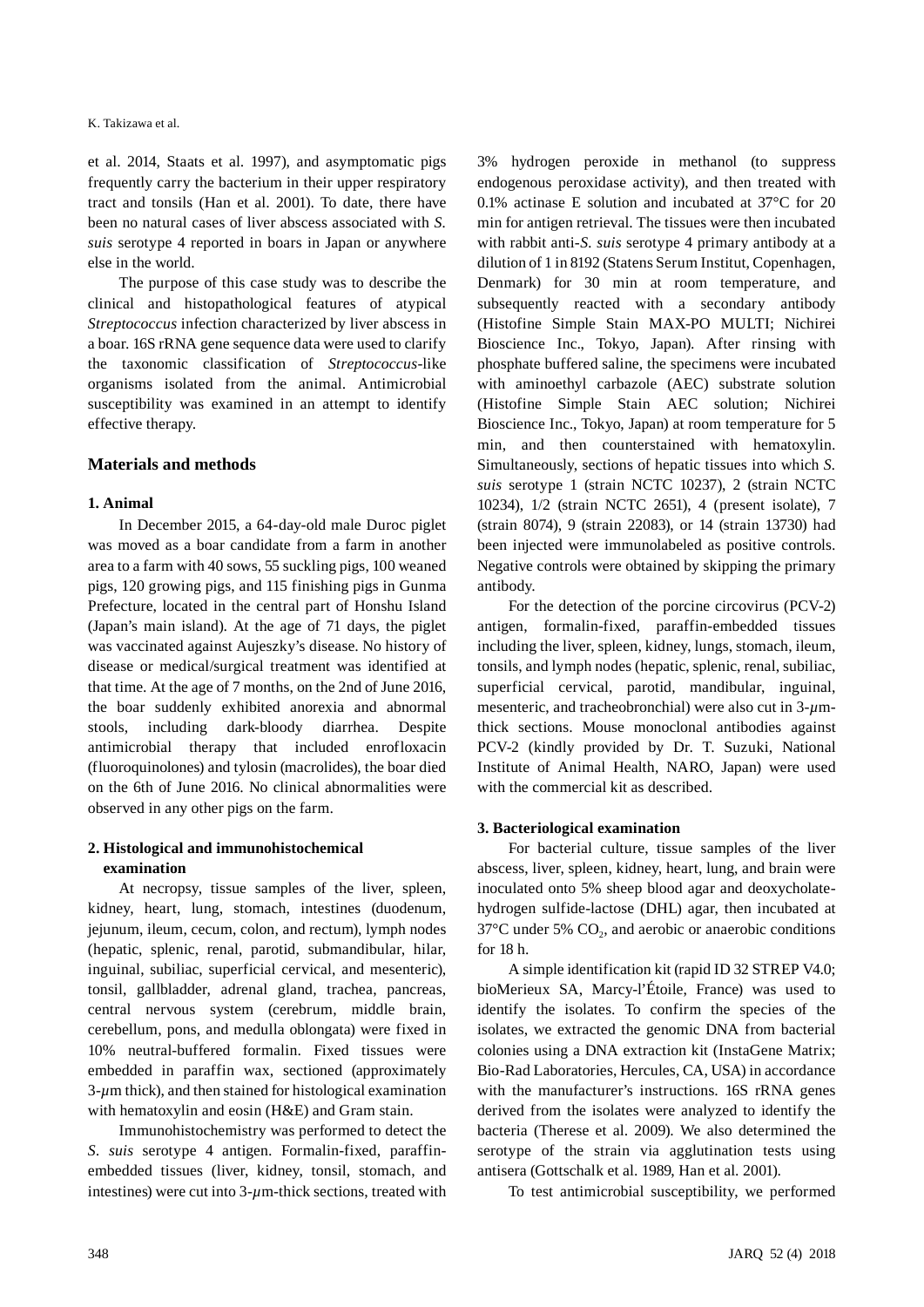the Kirby-Bauer disk diffusion test on *S. suis* serotype 4 isolated from the liver, using Mueller-Hinton agar with 5% sheep blood and antimicrobial disks (Sensi-disk; Becton, Dickinson and Company, NJ, USA) in accordance with the recommendations of the Clinical and Laboratory Standards Institute (CLSI) (Clinical and Laboratory Standards Institute, 2014). The antimicrobials tested were oxacillin (1 μg), penicillin (10 μg), ampicillin (10 μg), cefotaxime (30 μg), ceftriaxone (30 μg), cefepime (30 μg), vancomycin (30 μg), erythromycin (15 μg), azithromycin (15 μg), clarithromycin (15 μg), tetracycline (30 μg), doxycycline (30 μg), levofloxacin (5 μg), moxifloxacin (5 μg), ofloxacin (5 μg), gatifloxacin (5 μg), trimethoprimsulfamethoxazole (1.25/23.75 μg), chloramphenicol (30 μg), rifampin (5 μg), clindamycin (2 μg), and linezolid (30 μg).

#### **Results**

#### **1. Gross pathology**

For a diagnosis, necropsy was performed on the animal at the Gunma Livestock Health Laboratory. Gross necropsy examination of the animal showed liver abscesses (Fig. 1), enlargement of systemic lymph nodes, pale and firm kidneys, ulceration in the cardiac part of the stomach, and dark-bloody watery contents in the intestine (middle jejunum to colon). Multiple whiteyellow foci up to about 20 mm in diameter were evident in the liver. An ulcer of approximately 60 mm in diameter was detected in the cardiac part of the stomach. No gross lesions were found in other organs, including the intestines and central nervous system.

Porcine Liver Abscess Associated with *Streptococcus suis* Serotype 4

#### **2. Histological and immunohistochemical findings**

Histological examination showed multifocal encapsulated abscesses in the parenchyma of the liver (Fig. 2). Necrosis was observed in the center of affected areas. The lesions were composed of numerous neutrophils, macrophages, a few lymphocytes, and fibroblasts. Dense fibrous connective tissue surrounded these abscesses. Numerous Gram-positive cocci were detected in the abscesses and multifocal necrotic foci in the liver.

In the other organs, lymphoid tissues (ileal Peyer's patches and systemic lymph nodes) were characterized by lymphocyte depletion as well as macrophage, epithelioid cell and multinucleated giant cell infiltration. Ulceration in the cardiac part of the stomach was accompanied by several Gram-positive cocci and Gramnegative bacilli. Interstitial nephritis was also detected, with a proliferation of connective tissue. No abnormalities were detected in any of the other organs.

Immunohistochemically, the cocci observed in the H&E and Gram-stained sections of the liver abscess were strongly positive for *S. suis* serotype 4, as were the cocci in the positive control slide containing *S. suis* serotype 4 (Fig. 3). The reactions were detected in the liver, but not in the other organs examined. The rabbit polyclonal antibody to *S. suis* serotype 4 reacted immunohistochemically with *S. suis* serotype 4, but not with *S. suis* serotypes 1, 2, 1/2, 7, 9, or 14. PCV-2 antigen was detected in the cytoplasm of macrophages in the tonsils, ileal Peyer's patches, and lymph nodes (subiliac, superficial cervical, and hepatic), but not in the other organs examined.



**Fig. 1. Gross findings of the liver showing multiple whiteyellow foci (arrows).**   $Bar = 5$  cm.



**Fig. 2. Hepatic foci demonstrating abscess surrounded by extensive fibrous tissue.**  H&E, Bar =  $100 \mu$ m.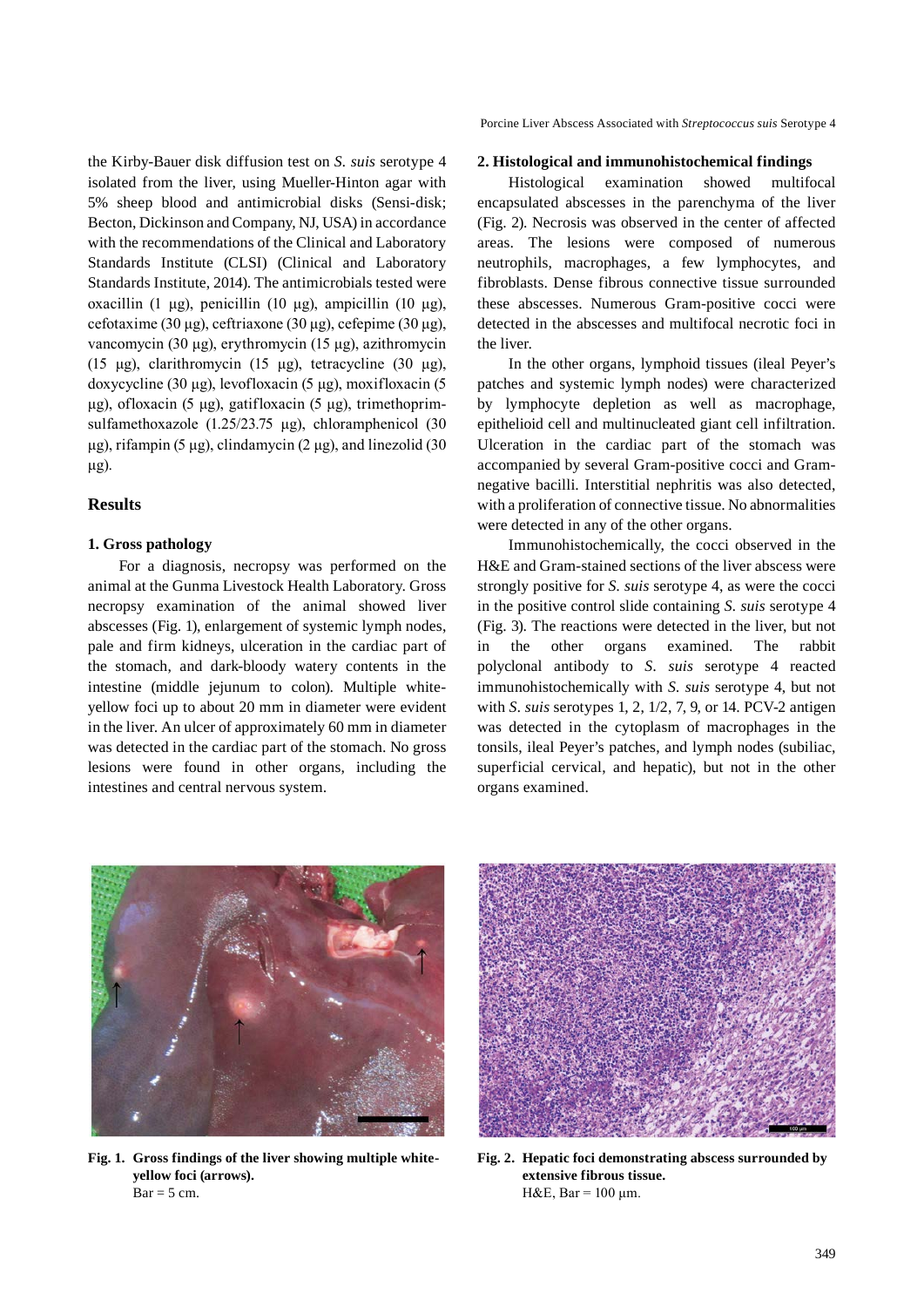K. Takizawa et al.

#### **3. Bacteriological findings**

The colonies were  $\alpha$ -hemolytic, 1 to 2 mm in diameter, grayish white, and spherical in appearance. Gram-positive streptococci were isolated from the liver



**Fig. 3. Immunohistochemistry showing cocci in the hepatic lesion stained with an antibody specific for** *S. suis*  **serotype 4.**   $Bar = 50 \mu m$ .

abscesses. The isolates were identified as *S. suis* II by the simple identification kit (profile number 73073561170, 99.7% identity). Sequences of the amplified 16S rRNA gene regions of all isolates were identical to *S. suis* strains GZ0565 and DN13 (accession numbers CP017142 and CP015557, respectively). The isolates were *S. suis* serotype 4. No bacteria were isolated from any of the other tissue samples.

The strain showed resistance to penicillins (oxacillin and penicillin), the third generation cephalosporins (cefotaxime and ceftriaxone), macrolides (erythromycin and azithromycin), tetracyclines (tetracycline and doxycycline), trimethoprim-sulfamethoxazole, and lincomycin (clindamycin) (Table 1).

# **Discussion**

These results indicated that the liver abscess was associated with *S. suis* serotype 4. The typical clinical manifestation of *S. suis* infection involves meninges, endocardium, joints, and the lungs (Gottschalk et al. 2010, Goyette-Desjardins et al. 2014, Staats et al. 1997). Although *S. suis* serotype 4 has previously been

| Antimicrobial agent           | Disk content<br>$(\mu g)$ | Inhibition ring<br>(mm) | Breakpoint<br>(sensitive $\geq$ mm) | Result*      |
|-------------------------------|---------------------------|-------------------------|-------------------------------------|--------------|
| oxacillin                     | $\mathbf{1}$              | 10                      | 20                                  | $\mathbb{R}$ |
| penicillin                    | 10                        | 16                      | 24                                  | $\mathbb{R}$ |
| ampicillin                    | 10                        | 27                      | 24                                  | S            |
| cefotaxime                    | 30                        | 22                      | 24                                  | $\mathbb{R}$ |
| ceftriaxone                   | 30                        | 21                      | 24                                  | $\mathbb{R}$ |
| cefepime                      | 30                        | 26                      | 24                                  | S            |
| vancomycin                    | 30                        | 19                      | 17                                  | S            |
| erythromycin                  | 15                        | 15                      | 16                                  | $\mathbb{R}$ |
| azithromycin                  | 15                        | 10                      | 14                                  | $\mathbb{R}$ |
| clarithromycin                | 15                        | 19                      | 17                                  | S            |
| tetracycline                  | 30                        |                         | 25                                  | $\mathbf R$  |
| doxycycline                   | 30                        | 14                      | 25                                  | $\mathbb{R}$ |
| levofloxacin                  | 5                         | 22                      | 14                                  | S            |
| moxifloxacin                  | 5                         | 24                      | 15                                  | S            |
| ofloxacin                     | 5                         | 19                      | 13                                  | S            |
| gatifloxacin                  | 5                         | 24                      | 18                                  | S            |
| trimethoprim-sulfamethoxazole | 23.75/1.25                |                         | 16                                  | $\mathbb{R}$ |
| chloramphenicol               | 30                        | 21                      | 21                                  | S            |
| rifampin                      | 5                         | 24                      | 17                                  | S            |
| clindamycin                   | 2                         |                         | 16                                  | $\mathbb{R}$ |
| linezolid                     | 30                        | 25                      | 21                                  | S            |

\* S: sensitive, R: resistant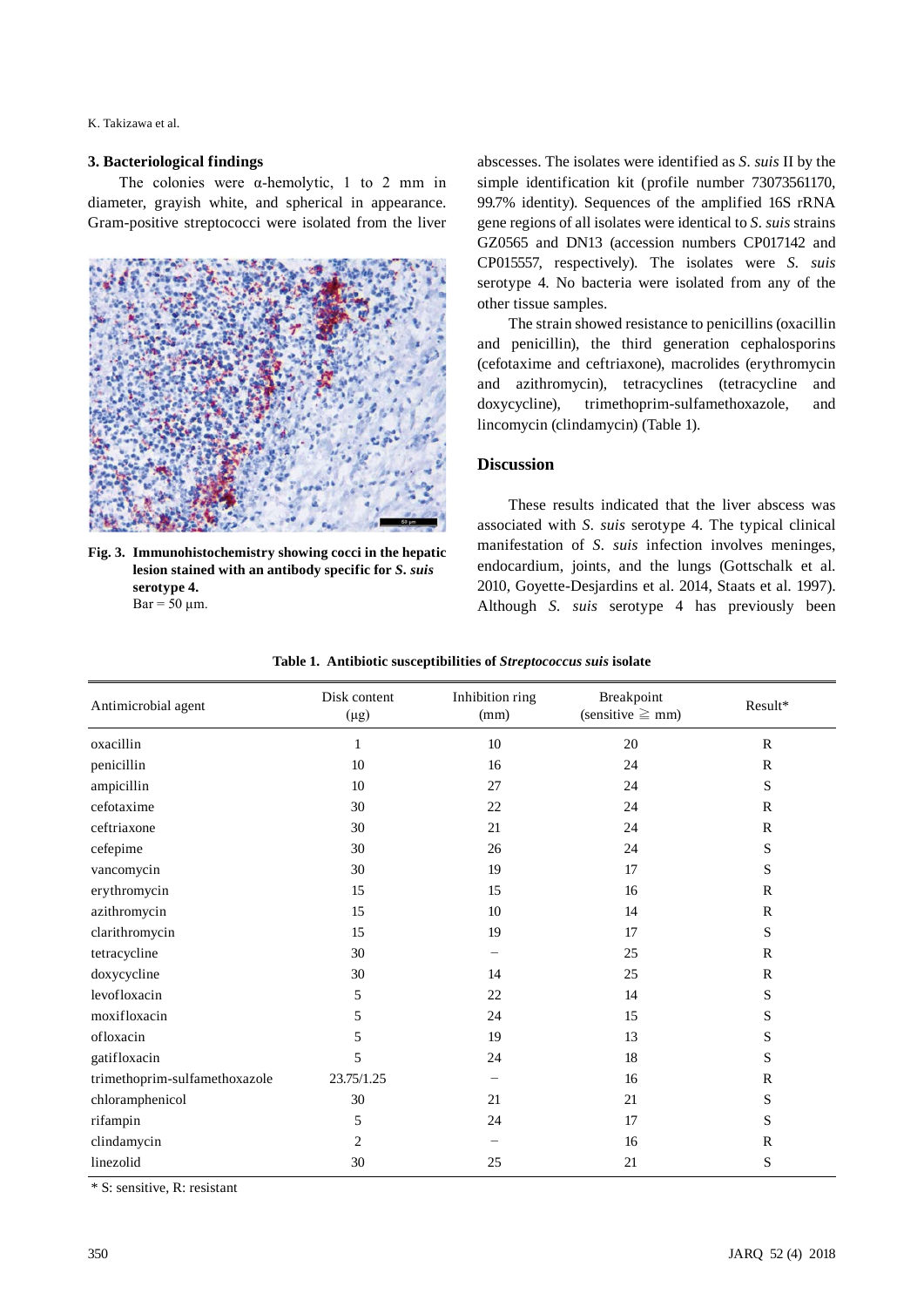implicated in septicemia and bronchopneumonia (Baig et al. 2015, Chaturvedi et al. 1999, Perch et al. 1983, Wang et al. 2014) in diseased piglets, the present case is the first to demonstrate *S. suis* serotype 4 as a cause of liver abscess in an adult boar.

In the case reported herein, tuberculosis, *Trueperella pyogenes* infection, and *Actinobacillus pleuropneumoniae*  serotype 2 infection (Ohba et al. 2008) were also suspected as differential diagnoses. However, the results of bacterial isolation, identification, genetic sequencing of the isolate, and immunohistochemical analysis ruled out these pathogens and confirmed a diagnosis of liver abscess due to *S. suis*. The relationship between the organisms and diarrhea was unclear in the present case.

Young piglets are at risk of *S. suis* infection and may develop the characteristic lesions within a few days (Gottschalk et al. 2010, Goyette-Desjardins et al. 2014). In our case, the lymphoid depletion and immunosuppression associated with PCV-2 (Meng 2013) were likely predisposing factors for the liver abscess associated with *S. suis* serotype 4.

*Streptococcus* sp. are usually found in the tonsils of pigs and immunosuppressed piglets are more likely to develop streptococcosis (Jensen et al. 2010, Maxie & Robinson 2007). The most interesting finding of this case was the presence of unique hepatic lesions associated with *S. suis* serotype 4. In a previous experimental study, the intravenous inoculation of piglets with *S. suis* serotype 4 proved fatal and histopathological examination revealed suppurative reaction in various organs, including the liver, lungs and spleen (Chaturvedi et al. 1999). The present findings support that *S. suis* serotype 4 causes suppurative reaction in various organs in natural cases. On the basis of these findings, we speculate that the abscess was formed when the causative cocci were transferred hematogenously from the upper respiratory tract and tonsils, which may have been the site of the original lesion, to the liver.

In this study, no *S. suis* serotype 4 antigen was detected in other organs, including the tonsils, and the source of infection could not be identified. Perhaps the liver abscess in this study developed as a consequence of bacteremia associated with *S. suis* serotype 4.

The *S. suis* identified in our study was resistant to penicillins, third generation cephalosporins, macrolides, tetracyclines, trimethoprim-sulfamethoxazole, and the lincomycins. Varela et al. reviewed the antimicrobial resistance patterns of *S. suis* isolates from various countries and reported variations thereof by country (Varela et al. 2013). They reported that the rates of resistance to penicillins (0-27%) and cephalosporins (0- 23%) tended to be lower than the rates of resistance to

tetracyclines (8-100%), macrolides (0-91%), lincomycins (0-100%), and trimethoprim-sulfamethoxazole (0-60%). The resistance of this strain to third generation cephalosporins is particularly important as cephalosporins are used in both humans and animals. Resistance to penicillin is also significant to veterinary practices. Although this strain was susceptible to fourth generation cephalosporin cefepime, particular attention should be paid to the further evolution of cephalosporin resistance in *S. suis* serotype 4.

To the authors' knowledge, this is the first reported natural case of porcine liver abscess due to *S. suis* serotype 4. *S. suis* is composed of phenotypically and genetically diverse strains (Okura et al. 2016). Moreover, *S. suis* is important in public health and also in the field of veterinary medicine (Gottschalk et al. 2010, Goyette-Desjardins et al. 2014, Staats et al. 1997, Wertheim et al. 2009). Therefore, additional studies are necessary to confirm the differences in pathogenicity among the conventional strains of *S. suis* and the strain isolated in this study.

## **Acknowledgments**

The authors wish to thank the staff of the Gunma local government for their useful advice and technical support, and are particularly grateful for the assistance in histopathology provided by Dr. M. Osaki, Mr. M. Kobayashi, Ms. M. Shimada (National Institute of Animal Health, National Agriculture and Food Research Organization, Japan), Ms. M. K. Tosaki (Tochigi Prefecture Kenou Livestock Hygiene Service Center), and Ms. T. Manchanayake (Division of Pathology, Veterinary Research Institute, Sri Lanka).

#### **References**

- Baig, A. et al. (2015) Whole genome investigation of a divergent clade of the pathogen *Streptococcus suis*. *Front. Microbiol*., **6**, 1191.
- Chaturvedi, V. K. et al. (1999) Pathogenicity of *Streptococcus suis* serotype 4 in piglets. *Vet. Rec*., **145**, 435-436.
- Clinical and Laboratory Standards Institute (2014) *Performance standards for antimicrobial susceptibility testing; twentyfourth informational supplement.* Clinical and Laboratory Standards Institute, Wayne, PA. USA. Document M100-S24.
- Gottschalk, M. et al. (1989) Description of 14 new capsular types of *Streptococcus suis*. *J. Clin. Microbiol*., **27**, 2633- 2636.
- Gottschalk, M., et al. (2010) *Streptococcus suis*: a new emerging or an old neglected zoonotic pathogen? *Future Microbiol*., **5**, 371-391.
- Goyette-Desjardins, G. et al. (2014) *Streptococcus suis*, an